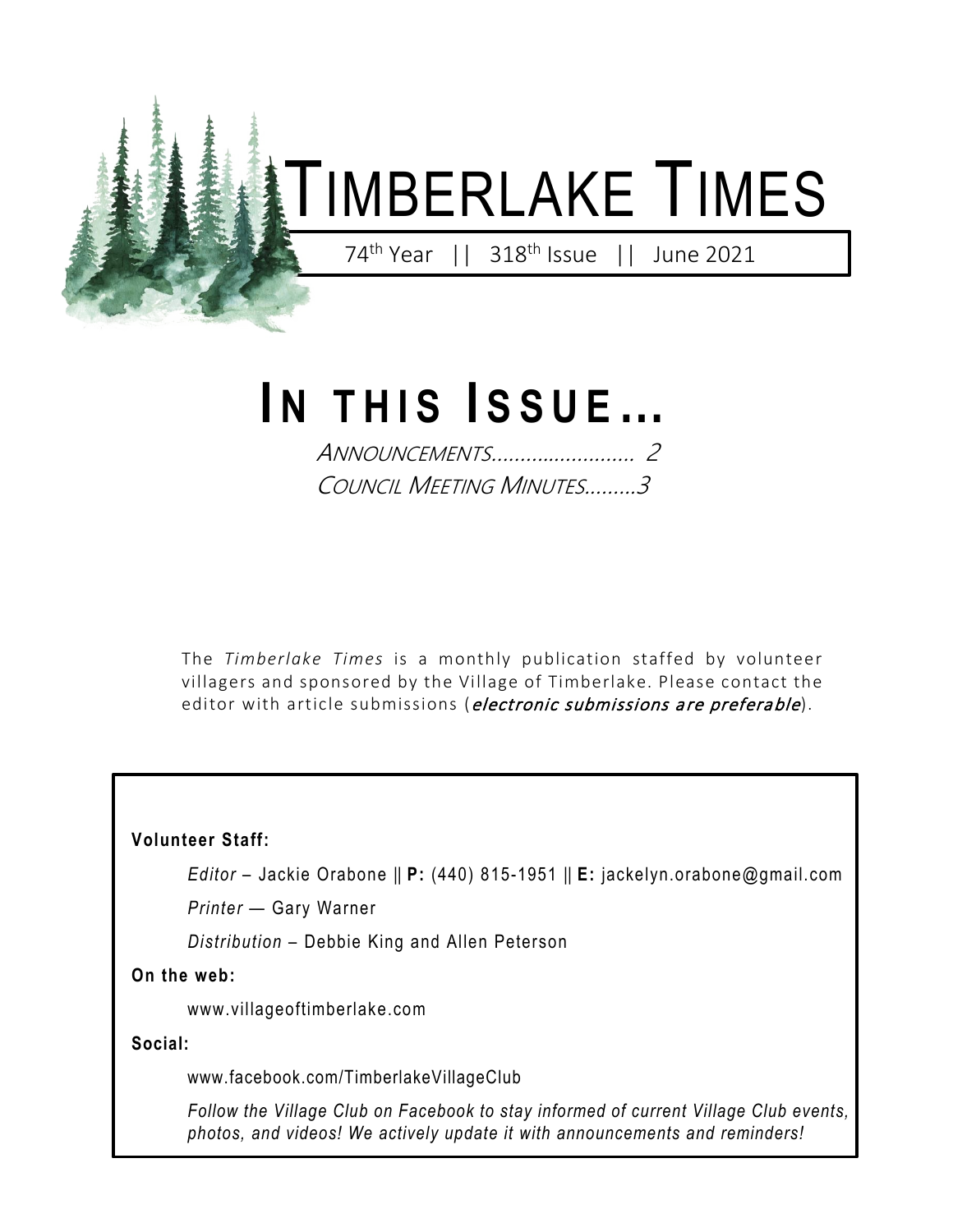### **Annoucements**

### **Upcoming Village Club Events**

- Beach Night #1: Fri, June 18, 2021 @ 6:30pm – Bonfire on the beach!
	- o We will provide the 'Smores ingredients - you bring whatever you would like to drink!
- Beach Night #2: Fri, July 16, 2021 @ 6:30pm.
	- o Will be up top under the pavilion, please bring a snack to share!
- Family Day Picnic: Sunday, Aug 1 @ 1pm.
	- o Luau themed!! Watch for the next issue of the Times for more details!

### **Donations Needed**

The village club is looking for donations of paper products and also in search of any luau decorations you might be looking to get rid of. If you would like to get them out of your house, the village club would gladly accept your donation. Please contact Krista @ 440-567-4853 if you can help!

### **Volunteers Needed**

Attention Teens of Timberlake: The Village Club is looking for your help with games for our Family Fun Day, August 1. For more information, please contact Cindy Hardwick @ hardwickcm@gmail.com.

## **Recycling Dates 2021**

6/4, 6/18, 7/2, 7/16, 7/30, 8/13, 8/27, 9/10, 9/24, 10/8, 10/22, 11/5, 11/19, 12/3, 12/17, 12/31

### **Timberlake Committee Chair Assignments 2021**

Safety – Dr. Sharma (President Pro Tempore) (Nancy M., Stanley R.)

Finance/Public Records Retention – Stanley Roediger (Nancy M., Cindy H.)

Streets Service Trees - Nancy Marra (Stanley R., Shannon S.)

Grants – Cindy Hardwick (Dr. Sharma, Krista K.)

Village Hall – Krista Kanuch (Dr. Sharma, Shannon S.)

Sanitary Sewer and Sewers - Shannon Sharma, (Krista K., Cindy H.)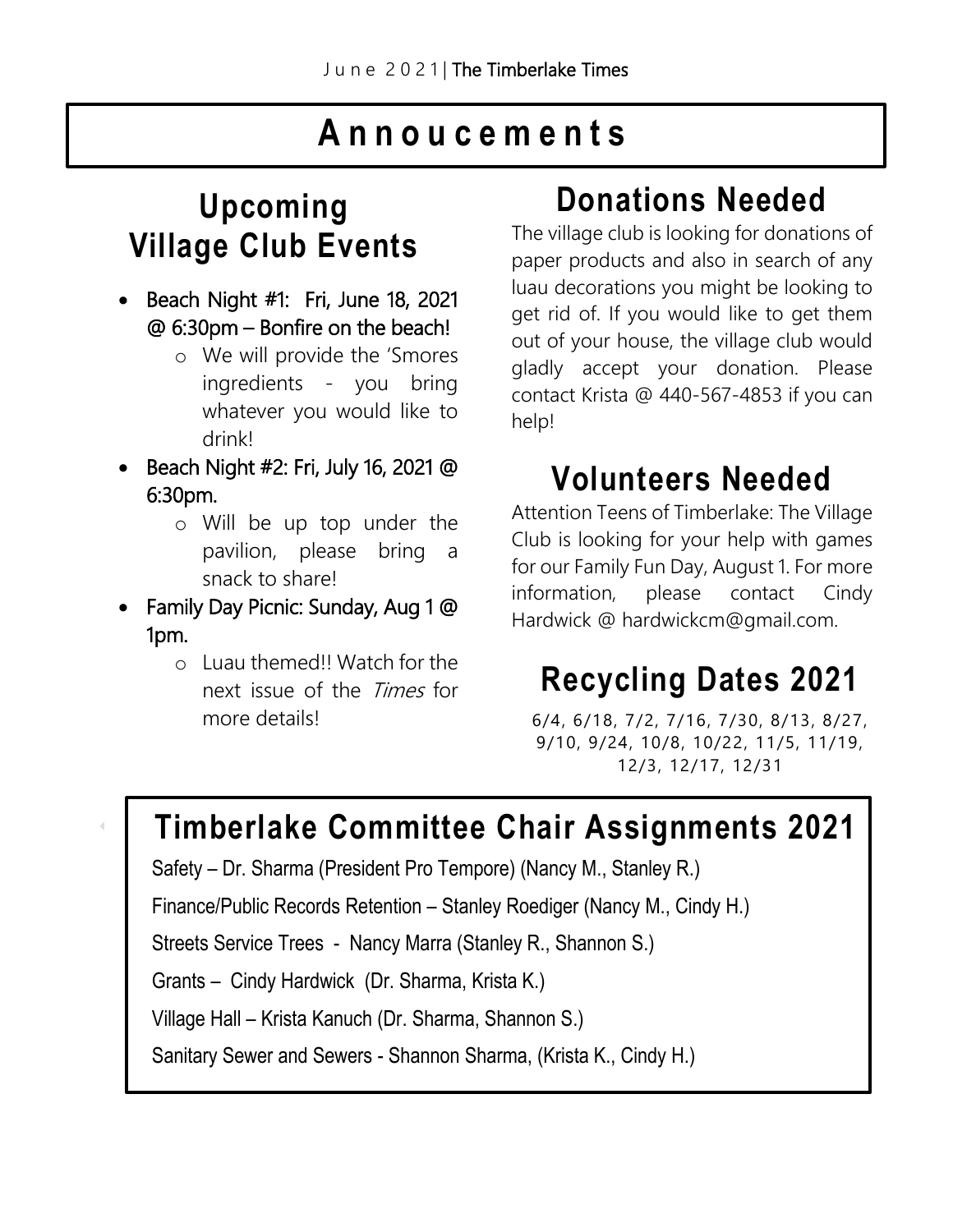### **THE VILLAGE OF TIMBERLAKE: APRIL AND MAY 2021 MINUTES**

**John Marra, Mayor JoAnne Clapp, Fiscal Officer**

**MEMBERS OF COUNCIL Sherri Falkenberg Vince Cronin Nancy Marra Ritu Sharma Shannon Sharma Kimberly Saba** 

**TIMBERLAKE COUNCIL MEETING April 20th, 2021**

The Mayor opened the meeting with the pledge of allegiance followed by the prayer at 7:30 PM. He asked for roll call of the officers. All council members were present along with the Fiscal Officer, JoAnne Clapp. The Solicitors, Jeremy Iosue and Jason Hartzell, were also present along with Sue Scofield.

Per the request of the Finance Committee, the Mayor asked to go into an executive session and invite Village Solicitors in for discussion on employee compensation. Motion to approve: Saba Seconded: Falkenberg Motion carried.

The Mayor requested to end the executive session and begin the normal meeting. Motion to approve: Marra Seconded: S. Sharma Motion carried.

The Fiscal Officer explained that she received notice that the Village will have to refund \$18000 to companies and residents in 2018-2019. This is not the fault of the current or prior administration. This does not come back to the prior council or the prior fiscal officer. The revenue for this budget includes the \$18000, which now has to come out. So, the revenue is now overstated by \$18000. The council has to now figure out how to make up this difference. Ms. Saba said this error was due to CCA. They did not process returns in a timely manner. It could have been solved last year or the year before, but they did not complete the tax returns in a timely manner. CCA made the mistake and RITA found the mistake. Now, we need to cut the budget. It affects several communities, including us. By the law, the fiscal officer cannot disclose the companies or the residents. It is \$18000 total of overpayment for 2018-2019. The public's questions were answered during the session. Ms. Clapp brought up an example: if Mrs. Marra files her income tax, then she files her return, she notices she overpaid. CCA did not process that form accurately; the forms were not processed so now there is a backlog of overpayments. A villager asked what the legal council will do about this and if there is anything that can be done legally. The Solicitor stated he found out about this 24 hours ago and he will look further into this. He also noted that the Fiscal Officer will look into it, as well. The Solicitor also said he cannot share who or what we owe with the public. The Fiscal Officer does have the numbers and she has verified the numbers. As the residents are requesting the refund, it needs to be refunded in a timely fashion. The Mayor asked why the Village is being penalized for CCA's mistake. The Solicitor explained that this is a fairly common problem. Ms. Clapp explained that as the revenue is now reduced, the budget has to be reduced, as well. Currently, the budget is set for deficit spending. Dr. Sharma asked whether this was pertaining to 2018 or 2019. Ms. Clapp noted it was both years. Dr. Sharma also noted that Ms. Sharma had a few grand to share from the sewer fund for this if needed. Ms. Clapp will look up the carryover and let the Village know. Mrs. Marra noted that everyone has to tighten their belts and it is a difficult situation. The carryover is \$102014 per Ms. Clapp. Ms. Clapp said the carryover money was figured into the budget. A resident asked if the budget was put together before the end of the year; Ms. Clapp confirmed it was done with the figures in it. But, it was re-reviewed with the police department with the addition of the full time Chief. Another resident said that a levy was just passed for the police department; now money will be taken out of the department? Ms. Saba said we didn't create this problem, but we have this problem now. Another resident said that time is needed to discuss with legal counselor and outside auditor. Ms. Saba said, who will pay for that? Ms. Clapp said that she went through this with CCA and RITA in another entity and spent over \$100,000 with an outside auditor. The same resident stated that he doesn't believe they won't give time to pay this back. Ms. Clapp confirmed it gets taken right away. Residents are requesting this refund. It's hurting us as we have such a tight budget, she noted. The Mayor asked the solicitor to get back to council about this and to host a special meeting to further discuss it.

Mr. Cronin said Chief Scofield should now understand why Joanne is not getting back to her, which is due to the money situation. He said he will throw it out there that the police department will get no raises or wage increases as we don't have the money right now. The Chief asked what positions am I creating? Mr. Cronin replied you want officers to get a 33% raise, you put in a request for that. You requested for a corporal and lieutenant position made. The Chief said she did not request for positions to be created; she asked for pay rates to be set for existing positions. She asked for a pay raise for patrolmen to be equal or above what the service department are making. Mr. Cronin said he agrees with her; he'd rather everyone get a little bit of a raise than a few with a large raise.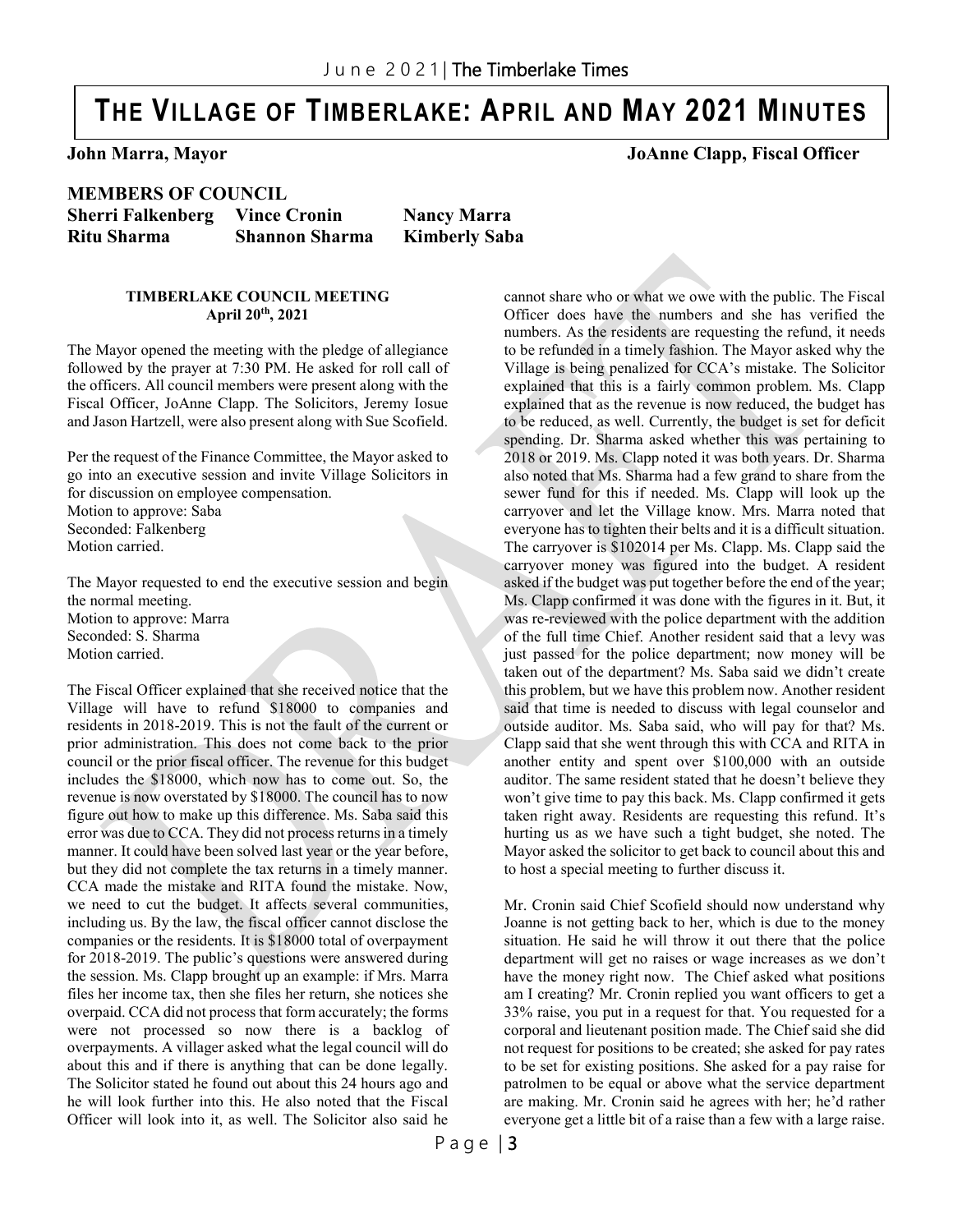The Chief said she only has 3 paid patrolmen, 2 paid supervisory positions; she has been asking for 2 months for pay rates to be set for the corporal position, which is already in position, and the lieutenant position, which is open. Mr. Cronin said that currently, there will likely not be an approval of any pay raises, but that is on council to decide on. The Chief said she wants a pay rate set for the position, which someone is already working. A resident asked how can the police department not get paid if the council gets paid and the service department gets paid. Ms. Clapp said that she does not have his tax paperwork, so she cannot pay him. She is paying him \$9/hr and will retroactively pay the remainder when council approves the pay rate. The Chief asked when will the pay rate be approved. Ms. Clapp said it will be discussed tonight.

Anthony filed a formal complaint against the police chief for harassment; he said he has been working on the house since 2019. Every time he has someone in his yard that is doing anything, the police chief talks to them, airs out business between him and the Village. He notes she is also harassing the Lake County Water Department asking if he pulled a permit to put in a riser, which they do not need a permit in order to put in. The Mayor asked, who told him he didn't need a permit? He noted that the gentleman that left his house yesterday told him that the Chief was asking him if he pulled a permit for working on the sewers in the yard. Chief said this was not true; she has never been to his house. The only person she spoke to about a permit was for the sewer line with Gary Grey. The Chief affirmed she talked to him about the sewer line.

James from 22 Waban stated the following: "there's a lock put on the gate going down to the beach. I feel this is abuse of authority because now I am denied access to a beach that my taxes support. I also have an issue that I let go; due to goings back and forth with residents on the beach, the police department is being used as private security. I believe that is abuse of power. The other problem I have is with the trees; my son had trees removed. There's nothing but harassment going on since the removal. As far as I am concerned, if you look at the ordinance we have, these trees destroyed the tie-in to the sewer and caused significant amount of flooding and damage to the house. The same gentleman that is supposed to protect the property is coming on our property and cussing us out. This is the kind of abuse citizens here have to put up with. This is unbelievable. I take a problem with that. And if the tree committee wants to complain about the two trees, per the arborist report in 2000 or 2001 said that half the trees in the village are not safe. The trees on 18 Waban destroyed his sewers and damaged his car. The tree committee and our illustrious police department want to start raising hell. Where were these people when those that lived there before were doing criminal activities? Young people are moving into the village, and they are being harassed for upkeeping the property. It is unbelievable that this is how we are treated here. This isn't a village; it's not even a community. It's

disturbing. Everyone is worried about \$18000. But that is nothing compared to the bill we will have; I will hold the village responsible for every tree branch that falls and damages village property. I personally will hold everyone accountable. The tree commission's negligence is nearly criminal. Mrs. Marra said she will address it at the end."

Alan said: "I have been delivering the Timberlake Times for about 10 years now. I would like Timberlake Times to be delivered to the distributors before the first of the month." The Mayor noted in the past issue there were no meeting minutes; those minutes have to be sent to Jackie. There was also no announcement of the meeting tonight as it was not published either.

Another resident asked: "when there is a special meeting, why can't signs be posted?" The Mayor said we can look into putting it up on easels.

Another resident asked: "As a hired employee, who is the fiscal officer's supervisor? Is she giving the mayor all financial information and signature to sign off on things? If mayor is not kept updated, he cannot keep residents or council informed."

Another resident asked: "why is councilman Cronin going around badmouthing the Chief and Mayor?

Another resident asked: "What is fiscal officer's salary and work hours? All employees have to submit a time sheet. Who signs and approves fiscal officer's time sheet? FYI I will be submitting a request for the fiscal officer's timesheets since start of employment with Village of Timberlake?" The fiscal officer again noted that she is salaried and as long as the work is getting completed, it doesn't matter what time she gets it done, even if it is at 3AM. Ms. Saba noted "where would we be without her? Just like the last administration."

Another resident asked: "why is Timberlake Times not reporting council minutes?" Per the Mayor, the minutes have to be approved prior to going into the Times. Ms. Saba said they go in as a draft. She would like to make a motion to have the clerk do the minutes; Mrs. Marra noted that people's schedules are busy and the meetings have been very long with a lot to report. Ms. Clapp said that Sunny asked if she could do the roll call in her absence, not the Minutes.

Another resident asked: "Why is it that someone that works for the Village consistently leaving their garbage cans out on the street?" A resident noted that the trash can is waiting to be picked up by the trash company. The garbage cans have to be picked up by the end of day on garbage day; in this case, this resident is waiting for a replacement garbage can per the Mayor.

Another resident asked: "Why did the fiscal officer miss payroll twice and fail to pay our attorney?"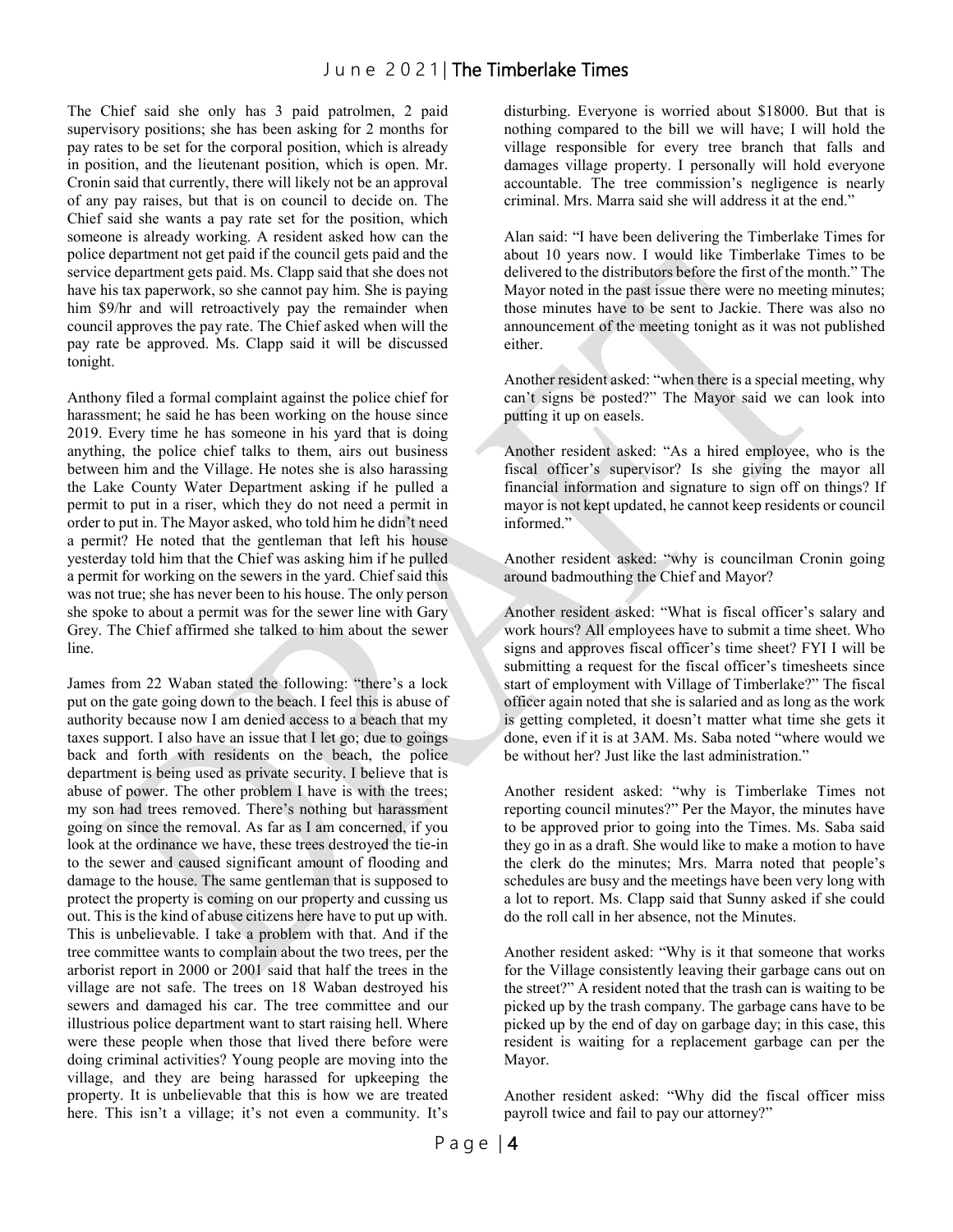Another resident asked: "Why aren't requests from council being put on agenda for discussion? Who makes these discussions?" Per Ms. Clapp, the agenda is set by the Mayor. Mrs. Marra said it is up to the council. Dr. Sharma said we are accountable and should read their questions. Mrs. Marra noted that the questions should be put on the agenda; Dr. Sharma agreed.

Another resident asked: "Why did our legal counsel reps not step in to protect the Village proceedings and members at last month's meeting when fiscal officer attempted to remove mayor from office? The fiscal officer is a non-resident employee with no say and no rights to affect or interfere with village proceedings. She should be fired". The Solicitor noted that the fiscal officer stated her opinion; there is nothing for him to do. She is an employee of the council and can only be fired if deemed as such by council. She's allowed to state her opinion.

Another resident asked: "why did the fiscal officer remove Village of Timberlake property without consent?"

Ms. Murphy said: "How long has it been since we had an open meeting? I think the people that are on council should make themselves available for this. It's one meeting a month. Maybe there are people on council that don't like you; that's too damn bad. You were elected by the Village. This council should support those that are elected and in charge. We have 300 families here; if you had gone to the council, they will help you. You people ran for election. Come to the meetings. I have seen you in restaurants and bars, why aren't you here? It's time to come back. There are a lot of older people that can't do the computer. There should be a lot of people here tonight. There are a lot of people who are upset. Come back; it's time to come back. It's time for everyone to work together. The last council meeting looked like a high school, work together. If you don't like, just leave. Otherwise, work together. The community doesn't know what the hell is going on."

The Mayor congratulated Chief Scofield on her news feature of her as being the first Timberlake female police chief.

The Mayor asked for a motion to approve the Minutes for the special meeting held on March 3<sup>rd</sup>, 2021. Ms. Clapp said those cannot be approved yet as they have not been submitted. Kim's computer has them per the fiscal officer.

The Mayor asked for a motion to approve the Minutes for March  $16^{th}$ , 2021. Motion to approve: Mrs. Marra Seconded: Falkenberg Motion carried; Minutes approved.

The Mayor asked for a motion to approve the Minutes for the work session meeting held on March 23rd, 2021.

Motion to approve: R. Sharma Seconded: Marra Motion carried; Minutes approved.

The Mayor presented Resolution No. 2021-03 (3rd Reading): A resolution authorizing the Fiscal Officer to take all actions necessary to "Opt In" to Ohio Auditor of State eServices to assure fiscal responsibility and property auditing account and declaring an emergency.

Motion to approve: R. Sharma Seconded: Marra Motion carried; Resolution approved.

The Mayor presented Resolution No. 2021-04 (3rd Reading): A resolution authorizing the Mayor to take all actions necessary to accept Northeast Ohio Public Energy Council (NOPEC) Energized Community Grant(s) and declaring an emergency.

Motion to approve: R. Sharma Seconded: Falkenberg Motion carried; Resolution approved.

The Mayor presented Resolution No. 2021-07 (3<sup>rd</sup> Reading): A resolution implementing a hiring policy and procedures for the Village of Timberlake, Ohio and rescinding previous hiring policies and resolutions and declaring an emergency. There is no amendment for the police department; the solicitor said we can table it to make those additions. Motion to table: Marra Seconded: Saba Motion carried; Resolution tabled.

The Mayor presented Resolution No. 2021-11 (2<sup>nd</sup> Reading): A resolution directing the Lake County Board of Elections to place a 1.4 mil, five years renewal tax levy for the police department, service department and general fund current expenditures within the village on the November 2, 2021 general election ballot.

The Mayor presented Resolution No. 2021-12 (2nd Reading): Resolution directing the Lake County Board of Elections to place a 2.8 mil, five years renewal tax levy for the police department, service department and general fund current expenditures within the village on the November 2, 2021 general election ballot.

The Mayor presented Resolution No. 2021-13 (2<sup>nd</sup> Reading): A resolution declaring surplus personal property and directing the fiscal officer and authorizing all actions necessary to effect the sale and/or credit value of same and declaring an emergency.

The Mayor presented Ordinance No. 2021-02 (2<sup>nd</sup> Reading): An ordinance amending section 1062.02, residency required; guests, of the Codified Ordinances of the Village of Timberlake and declaring an emergency. This topic was tabled.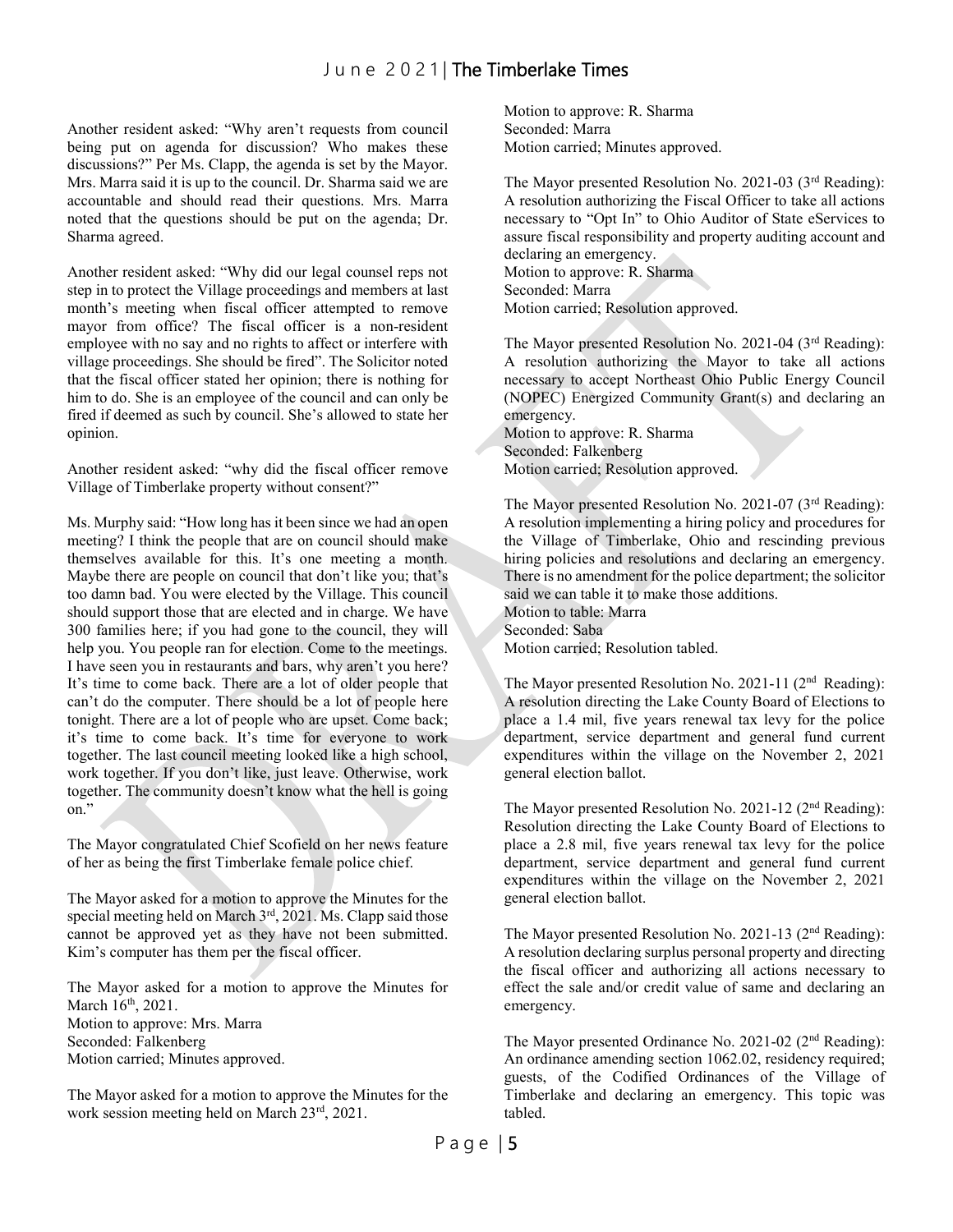The Mayor presented Ordinance No. 2021-04 (2<sup>nd</sup> Reading): An ordinance repealing and replacing chapter 820 of the Codified Ordinances of the Village of Timberlake and declaring an emergency. This topic was tabled.

The Mayor presented Ordinance No. 2021-05 (2<sup>nd</sup> Reading): An ordinance repealing and replacing various sections of the Codified Ordinances of the Village of Timberlake and declaring an emergency. This topic was tabled. Jason is not available tonight as he received his second vaccine and is not feeling well.

The Mayor presented Resolution No. 2021-14 (2nd Reading): A resolution expressing approval and support of ODOT bicycle route on Lake Shore Boulevard and declaring an emergency. This is for a bike route along Lakeshore Blvd. They just need approval; it doesn't require any funds.

The Mayor presented Ordinance No. 2021-03 (2nd Reading): An ordinance amending Ordinance no. 2021-01 wages and salaries for the employees of the Village of Timberlake, Ohio and declaring an emergency. This topic was tabled as there is a budget issue with CCA. The Chief inquired in regard to this. The Fiscal Officer noted that sergeant is at \$11/hr and the patrolman at \$9/hr. What is the corporal rate per the Chief? The Fiscal Officer noted that is for council to decide. The Mayor asked can we decide that now. Mr. Cronin offered \$10/hr as it is between the other two values. The Chief asked if a rate can be set for the Lieutenant? Mr. Cronin said that is up to council, but he doesn't recommend setting it now, as it was requested to be \$14/hr. The pay rate has to be set for the Lieutenant per the Mayor. The Chief said that George is being paid as corporal not knowing what he will be paid; she also wants to request to move him up to Lieutenant. The rate for the Lieutenant has to be more than corporal. Mr. Cronin said right now he is not sure due to the financial issues. The Chief stated this was supposed to be done two months ago. The Fiscal Officer noted that council received this budget, but they have not yet responded back. That proposition included the police chief at \$35568 paid biweekly, the Lieutenant at \$12, the Sergeant at \$11, Corporal at \$10, patrolman at \$9.50, special patrolman at \$1, and axillary patrolman at \$1. This was sent last month with council agenda in march. It was on second reading. The Mayor asked for a motion to amend 2021-01 per those rates.

Motion to suspend the rules: Falkenberg Seconded: R. Sharma Nay: Cronin Motion to amend: Marra Seconded: Falkenberg Nay: Cronin Motion carried; Resolution approved.

The Mayor presented Ordinance No. 2021-13 (3<sup>rd</sup> Reading): An ordinance appointing Ryan Gulliford as a Special Officer with the Village of Timberlake Police Department pending background and drug testing effective April 23rd, 2021 and declaring an emergency. He has passed his background and drug test.

Motion to approve: Marra Seconded: R. Sharma Motion carried; Ordinance approved.

The Mayor presented Ordinance No. 2021-14 (3<sup>rd</sup> Reading): An ordinance appointing Kyle Boone as a Special Officer with the Village of Timberlake Police Department pending background and drug testing and declaring an emergency. This was removed from the agenda as his application was never received. Motion to remove: Marra Seconded: Falkenberg

Everyone voted no; ordinance denied.

The Mayor presented Ordinance No. 2021-17  $(1<sup>st</sup> Reading):$ An ordinance repealing and replacing chapter 1466, flood damage reduction, of the codified ordinances of the Village of Timberlake and declaring an emergency.

The Mayor presented Ordinance No. 2021-18 (1<sup>st</sup> Reading): An ordinance amending section 470.06, prohibition against parking on streets or highways, of the codified ordinances of the Village of Timberlake and declaring an emergency.

The Mayor presented Ordinance No. 2021-19 (1<sup>st</sup> Reading): An ordinance amending sections 1062.01, park and recreations lands defined, and 1062.02, residency required; guests, of the codified ordinances of the Village of Timberlake and declaring an emergency.

The Mayor presented Ordinance No. 2021-20  $(1<sup>st</sup> reading):$ An ordinance repealing and replacing chapter 1486, swimming pools, of the codified ordinances of the Village of Timberlake and declaring an emergency.

The Mayor presented Ordinance No. 2021-21 (1<sup>st</sup> reading): An ordinance repealing chapter 244, records clerk, of the codified ordinances of the Village of Timberlake and declaring an emergency. Is this considered the police department the Chief is asking? Jason noted this is different.

The Mayor presented Ordinance No. 2021-22 ( $1<sup>st</sup>$  reading): An ordinance repealing section 240-19, cellular phone policy for police department, of the codified ordinances of the Village of Timberlake and declaring an emergency.

The Mayor presented Ordinance No. 2021-23 ( $1<sup>st</sup>$  reading): An ordinance repealing section 260.14 sexual harassment policy, of the codified ordinances of the Village of Timberlake, adopting a new sexual harassment policy and declaring an emergency.

The Mayor presented Ordinance No. 2021-24 ( $1<sup>st</sup>$  reading): An ordinance repealing section 1442.18, septic tank permit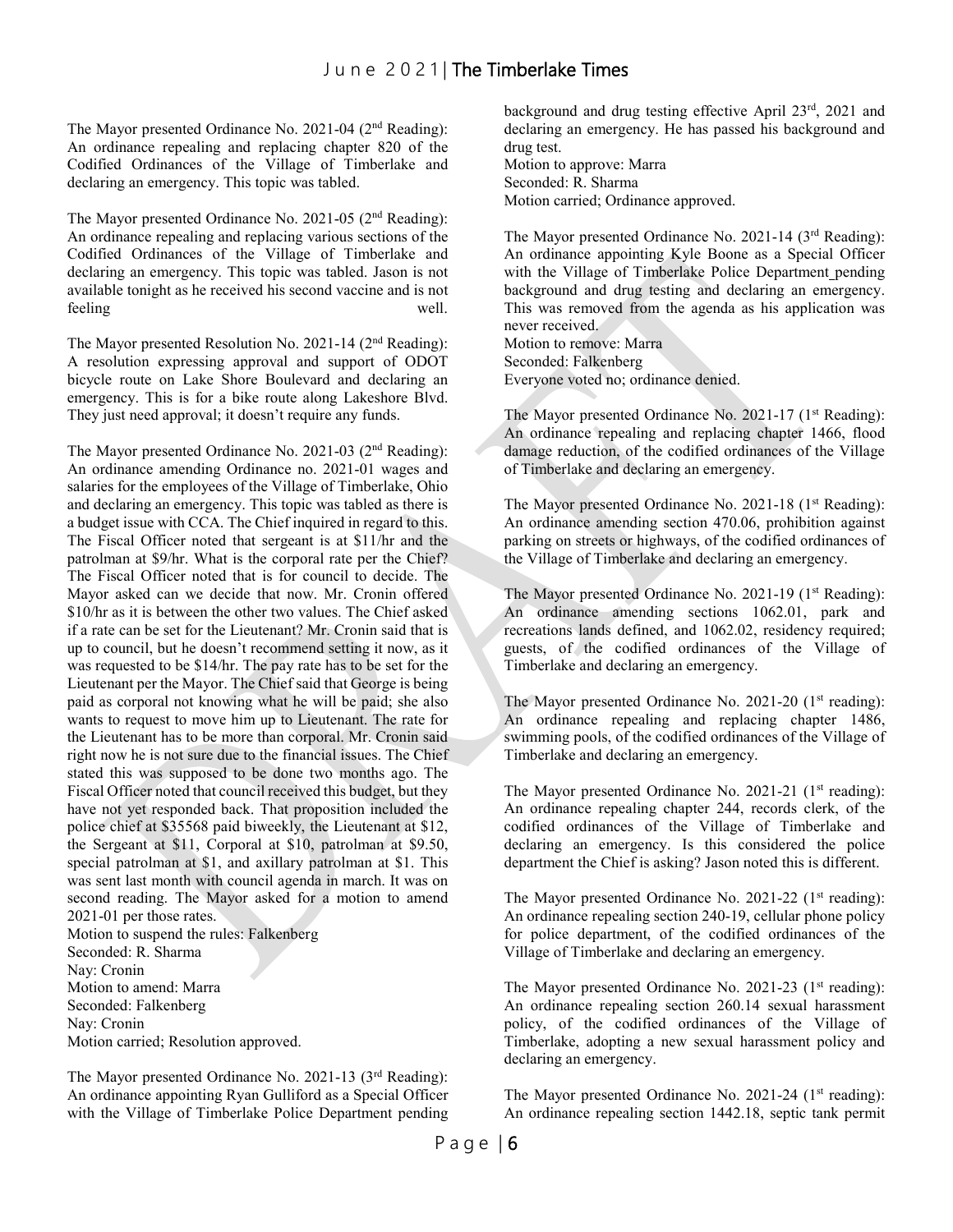required, of the codified ordinances of the Village of Timberlake and declaring an emergency.

There are two special officers that the Mayor would like to include here, John Turner and Erik "Rafinsky". Ms. Clapp gave them the numbers Ordinance 25 and 26.

The Mayor presented Ordinance No. 2021-25 (3rd Reading): An ordinance appointing John Turner as a Special Officer with the Village of Timberlake Police Department pending background and drug testing effective today and declaring an emergency. He passed the tests. Motion to suspend the rules: Falkenberg Seconded: R. Sharma Motion to approve: Falkenberg Seconded: Marra Motion carried; Ordinance approved.

The Mayor presented Ordinance No. 2021-26 (3rd Reading): An ordinance appointing Erik "Rafinsky" as a Special Officer with the Village of Timberlake Police Department pending background and drug testing effective today and declaring an emergency. He passed the tests. Motion to suspend the rules: Marra

Seconded: R. Sharma Motion to approve: R. Sharma Seconded: Falkenberg Motion carried; Ordinance approved.

The Mayor presented Resolution No. 2021-18 ( $1<sup>st</sup>$  reading): A resolution establishing the fee for a Timberlake beach access key and declaring an emergency. This is a deposit not a fee per Jason.

The Mayor presented Resolution No. 2021-15 (1<sup>st</sup> reading or suspend rules): A resolution authorizing the Mayor to take all necessary steps to rebuild the wall in the police department and declaring an emergency. The cost of the permit through the county is \$200 per the Mayor. Motion to suspend the rules: Marra Seconded: Falkenberg Motion to approve: Marra Seconded: Falkenberg Nay: Cronin Motion carried; Resolution approved.

The Mayor presented Resolution No. 2021-16 (Rules Suspend): A resolution authorizing the Mayor to take all necessary steps to enter the Village into the competitive retail electric service contract with Nextera Energy Services Ohio, LLC and declaring an emergency. This is through NOPEC to get preferred pricing through them. Motion to suspend the rules: R. Sharma Seconded: Falkenberg

Motion to approve: Marra Seconded: R. Sharma Motion carried; Resolution approved.

The Mayor presented Resolution No. 2021-17 (1<sup>st</sup> Reading) (Public Hearing May  $18<sup>th</sup>$ ): A resolution approving the proposed alternative tax budget in the form attached hereto for the Village of Timberlake, Ohio for fiscal year 2022, and declaring an emergency.

#### **Mayor**

The Mayor has nothing to report. .

#### **Solicitor**

There is nothing to report.

#### **Fiscal Officer**

Ms. Clapp presented the following:

*Council has received all financial reports from last month. In regard to the public comments, I am not required to do a time sheet as I am a salary employee. I did notify that I am taking the books for the state audit; people were aware of this. In reference to the Solicitor, this was when all the changes were going on in the police department; it was made up in March. In reference to payroll, they were paid as required each time. They were paid on Friday. I would like to know what payrolls I missed. I don't know who the gentleman was at the meeting*  last night; but he was very good, and his comments were *helpful.* 

*I would like to start my report off first by recommending that the Grant Committee meet by April 30th to discuss grants that maybe available for the Police Department. I understand of some of they maybe reimbursement grants and require a match. Yes, the budget is tight but if we could save money why not try. Remember before any grant can be submitted it must be first approved by Council and I think there a few grants that have June deadline date, so Council would need to review and approve at their May Council meeting.*

*Next as I suggested in an email to the Service Committee that they meet to discuss the Village service truck and include at least one village resident that has knowledge on trucks, because we may not be able to purchase a new truck, however, you maybe able to get one from another entity within the state to get the Village by for a few years. Mrs. Marra said she will get back to Ms. Clapp about when the meeting will be. Ms. Falkenberg said we could talk to some other cities and see if they can donate it to us before their auction goes up.* 

*In reference to the American Rescue Plan (ARP) Act law. At this time, I cannot tell you how much we will be receiving. However, the law does say we should receive half within 60 days following the enactment and the second half 12 months later; that we have to create a separate fund and I cannot tell you exactly what we can use it for, however I've been told the restrictions are different then the CARES Act, there is a hour webinar later this month that I will be attending the State Ohio Business Management will be providing guidelines.*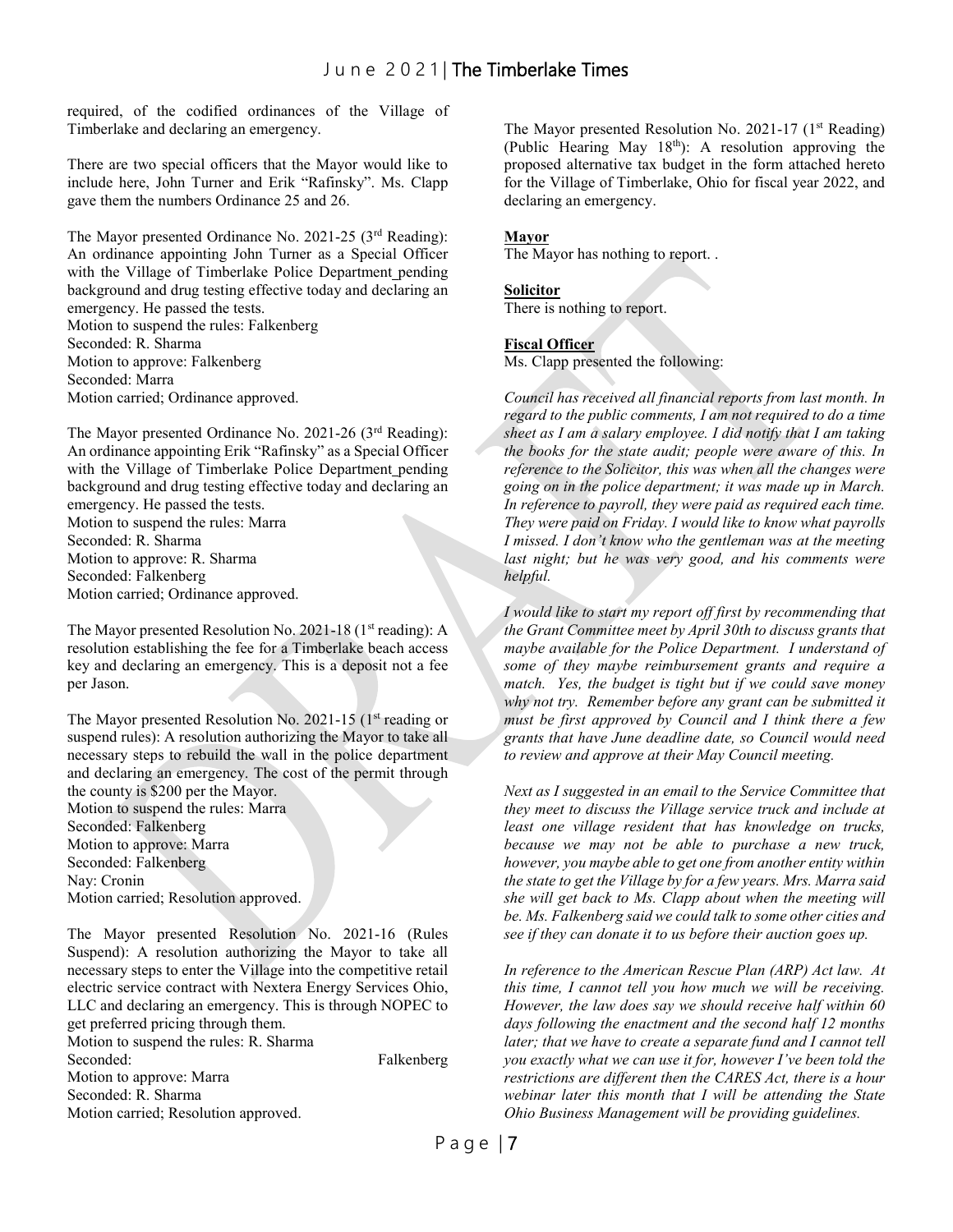*I would like express my disappointment with some elective officials here in the Village about rumors I'm hearing from people that live outside the village saying that I'm hiding information from you, would you please tell me when I've hid information from you, because I've always told the public they are welcome to see any financial information, you just have to make a public records request. I would like to make the public aware each month I email Mayor, Council, Village Solicitors and Police Chief the following financial reports: Appropriation Status, appropriation budget, appropriation summary, payment listing, payment detail, receipt listing, receipt detail, revenue status, revenue summary, fund status, fund summary along with a excel spreadsheet broken out by departments. So, after tonight's meeting I will be forwarding the Mayor again the following reports to placed immediately on the Village website the following Reports: Appropriation summary, revenue summary and fund summary and by May 28th the following on the website Council minutes (draft after the meeting) then replaced with the minutes when approved by council, passed resolutions and ordinances. The Mayor asked this information that you have, will you give it to the webmaster to post? Ms. Clapp said you're the webmaster, aren't you? He said if the information is forwarded to the webmaster, he will post it online. The Fiscal Officer said if it is signed, ti can be posted.* 

*A question was asked about my background-here is the answer to that question. I have been doing government finances for over 18 years. I am a Master Municipal Clerk received from the International Municipal Clerk Association; Certified Public Finance Administration from Association Public Treasurers Association of United States & Canada; Ohio Financial Accountability Certificate; Ohio Municipal League Municipal Leadership; FEMA National Incident Management; visiting clerk for UAN (our accounting system); wrote an investment policy that received certification from Association of Public Treasurers Association of United States & Canada; along with yearly continuing education offered by the State Auditors, Ohio Ethics; Treasurer of State and Ohio Association of Public Treasures and currently working on correcting the finding from your 2017 & 2018 State Audit.*

*I have just completed within the last month two other entities audit and there were no findings. The State is currently working on this Village audit.*

#### **Police Chief**

The Chief presented the following stats for last month: a total of 158 calls including 86 house checks.

#### **Zoning Property**

Mr. Formica noted that there is an available grant from the Ohio Department of Natural Resources. They have a \$5 million grant for construction of erosion control projects on public property. At the northern corner of the Village, there is erosion; this is a substantial project, and this money would be

very helpful for the Village. Local matches are encouraged, but not required. This is for projects that will commence by June 2022. Applications are due by May 5<sup>th</sup>. Ms. Saba asked to clarify the grant; he noted the grant is for erosion problems within a coastal community. The Eastlake engineer is applying for the same grant. There is an outfall, and the pipe is broken; it is in need of repair. Ms. Saba asked is this Parcel A? Mr. Formica noted he is unsure in regard to this. The Mayor said it is Eastlake property. He asked what the cost will be for applying? The chances of getting this is slim with no matching funds per Mr. Formica; as far the application goes, he will do it on his own time and won't send a bill to the Village for that. If it's not CEI property and it will become public property, it should count as the Village's water system is going there. Ms. Saba said her concern is that if we were to fix that area, will it become Ohio property rather than Village property? Mr. Formica will review that. The Service Garage is on lease, as well. Ms. Saba said she just wants to make sure that the privacy of the Timberlake beach is being protected. Mr. Formica said he is unsure if Eastlake will pay to fix that; the Mayor noted that 25% of the Village's water goes through that pipe. He would like council to decide on this. Ms. Saba said she needs clarification on the parcel prior to voting on it.

#### **Safety**

Mr. Cronin states he does not recall going around and speaking poorly of the Chief. He doesn't like the way she was handpicked by the Mayor. He speaks the truth about the Mayor and doesn't like the way the Mayor wants complete control over everything. As of April 15<sup>th</sup>, Mr. Cronin did turn in his letter of resignation to the Fiscal Officer effective on April 30<sup>th</sup>. He thanked everyone, said he enjoyed working with everyone, and good luck.

#### **Finance/Ordinances/Record Retention**

Mrs. Saba reported per Gary Grey that we had 18 new permits since the beginning of the year including 8 new sheds, 2 roofs, 1 window, 1 driveway, 2 houses with fences, and one pool coming. She had a question, as well, but does not recall it in regard to findings for recovery. Ms. Clapp asked does she want an update on what is paid? Ms. Saba noted it is likely null and void and we can move on.

#### **Village Hall**

Ms. Falkenberg has nothing to report. The calendar is updated, and the hall is being rented.

#### **Recreation/Trees/Environment**

Mrs. Marra said that there was another question that she forgot to give to the Mayor. The playgrounds need to be mulched safely. She has two notes from Villagers about the playground. In regard to the trees, she is the head of the tree. She did not know about the trees. She did not see the report by the arborist from 2000. She said I didn't even know about your trees. She didn't know the trees were taken down. She said trees are sacred here and an arborist has to come out to review it. She said she didn't know about those trees and that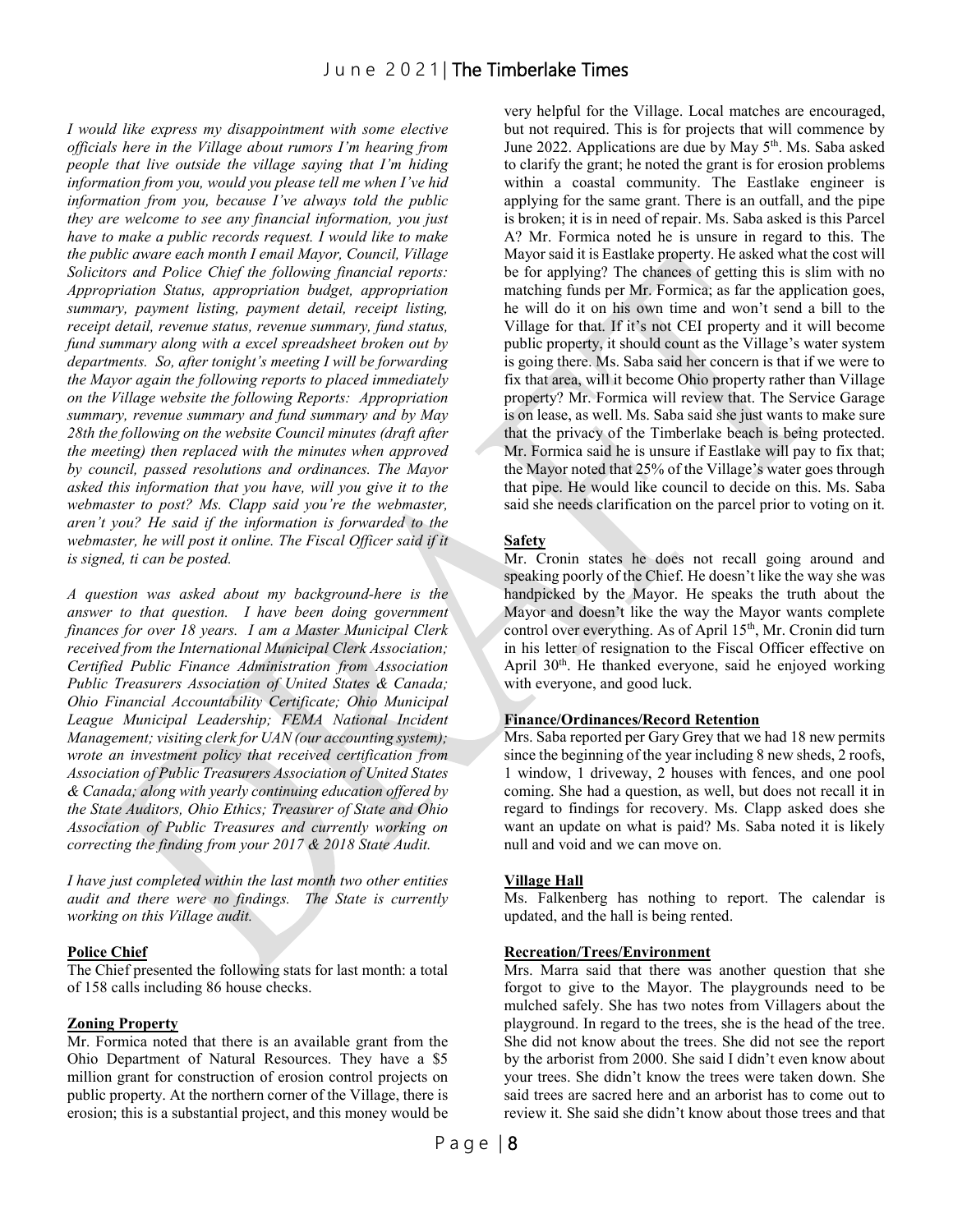they were a safety issue. She understands where the resident is coming from; if an arborist had said they were unsafe, we would have taken them down. She apologizes that he had to go through this. She said even tree planting has to be approved by the council. She gets it in writing in regard to any unsafe trees. The Mayor asked about the ordinance in regard to the trees in regard to liability; the solicitor said he will look into it.

#### **Grants**

Dr. Sharma said a resident spoke to her; she thanked the council for what they are doing. Then, she shared her disappointment in regard to how the Mayor was asked to resign last month.

The Mayor asked for a motion to approve the March 2021 Financial Reports. Motion to approve: Marra Seconded: Falkenberg All were in favor. Motion carried; Report approved.

A motion to approve NOPEC's \$500. Ms. Clapp said it has to be allocated prior to approving. The solicitor said that it can be used for an activity that benefits the Village, including mulching the playground. It was decided to go to the Village Club.

Motion to approve: Falkenberg Seconded: Marra All were in favor; motion carried

A resident asked why isn't money for the CCA being taken from the emergency fund? Another resident said what about the carryover from 2020? Ms. Clapp said she used that to create the budget in the beginning of the year. Initially, \$70000 goes out for the loan in the beginning of the year. The resident asked about 2019 income; the revenue in 2020 that was collected was \$457374.99. The projected expenditure was \$451370 before this incident. The budget dated 12/31/20 states \$641000. Ms. Clapp states she doesn't know what he is looking at; she can't answer the question without seeing the paperwork. He said that he will bring her copies; Ms. Clapp noted let's meet.

The Mayor asked to set up a special meeting for the CCA issue. He wants to appropriate the money not just from the police department, but the other departments, as well. Ms. Saba said she will not be available next week. Mrs. Marra asked if the solicitor can see how we can pay this back. Ms. Clapp said we have to pay this back. The Mayor said let me know when we can meet in regard to this. He will send an email about this.

Dr. Sharma said could they shed more light about the law in regard to zoom? Ms. Clapp said back in January it was noted that in person meetings are not required until at least July if not the rest of the year.

The Chief stated that Ms. Clapp had said she is a salaried employee and is not required to fill out timesheets; she, too, is salaried, so can she stop filling out timesheets, as well? The Solicitor said sure.

The Mayor asked for a motion to adjourn the meeting at 10:27 PM.

Motion to adjourn: Saba

Seconded: R. Sharma

All were in favor.

#### **SPECIAL COUNCIL MEETING MINUTES VILLAGE OF TIMBERLAKE**

#### **Monday – May 10, 2021**

#### **Special Session of Council 7:30 PM**

Pledge of Allegiance / Mayors Prayer

Meeting Called to Order at 7:35pm by the Mayor.

Roll Call: Sherri Falkenberg, Nancy Marra, Dr. Ritu Sharma, and Shannon Sharma All present

Motion made to accept Kimberly Saba's resignation effective May 2, 2021

A motion was made by Nancy Marra and seconded by Shannon Sharma

All members of council voted yes

Dr. Ritu Sharma greeted the applicants and council and thanked them for their time, effort and expertise.

Six applicants were interviewed by council for the two vacant council seats.

Stanley Roediger Julie Gjinplaku Krista Kanuch Jody Marsh-Coleman Cindy Hardwick Ryan Konrad

Executive Session:

Motion made to go into executive session by Sherri Falkenberg and seconded by Shannon Sharma to discuss Council vacancy All members of council voted yes

Motion made by Dr. Ritu Sharma and seconded by Shannon Sharma to come out of executive session and return to special council meeting All members of council voted yes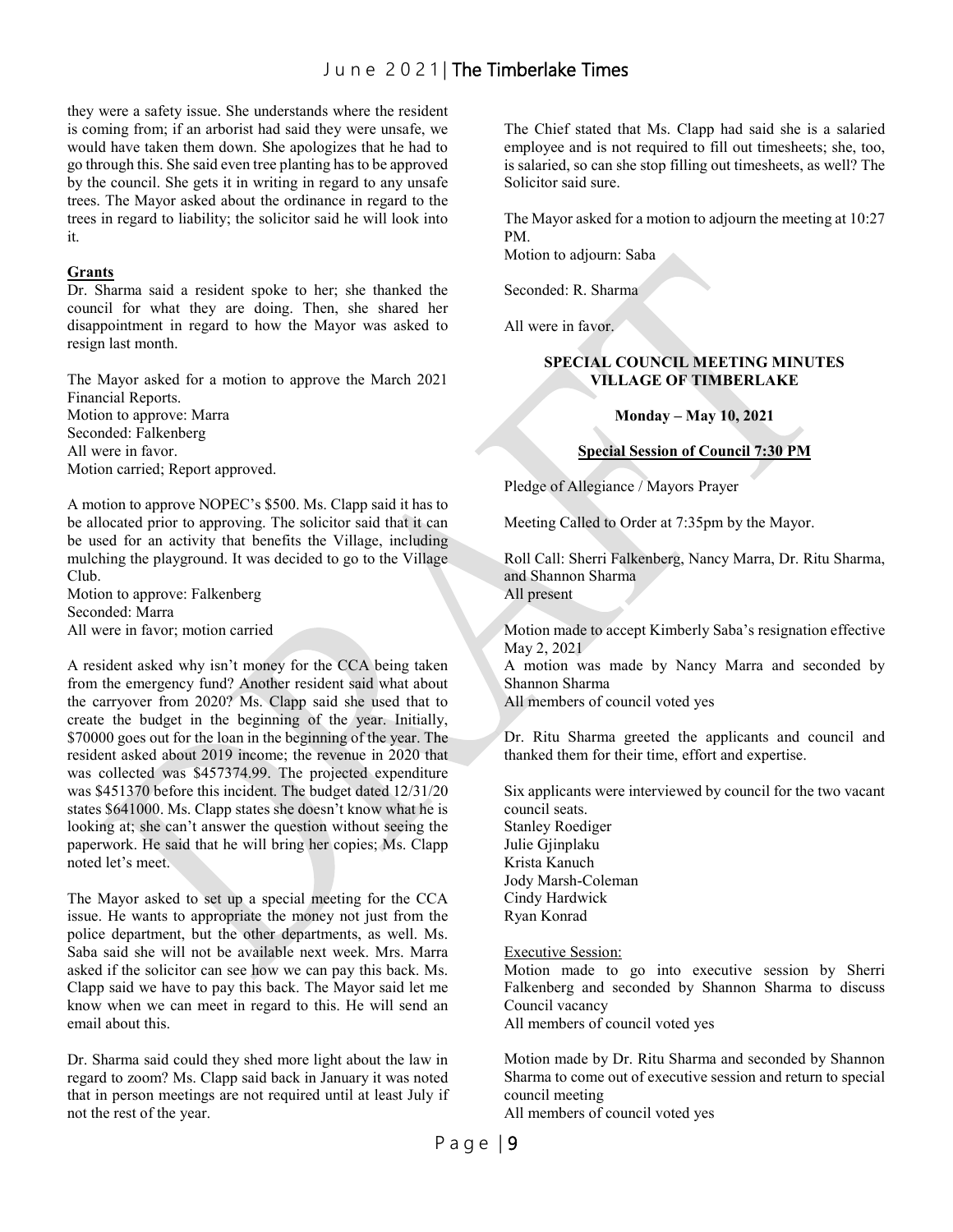#### Legislation:

#### Resolution no. 2021-21

A resolution electing **Stanley I. Roediger, Jr.** to fill the vacancy in the Office of the Timberlake Village Council for the term expiring December 31, 2021 and declaring an emergency.

Motion made by Dr. Ritu Sharma and seconded by Shannon Sharma to suspend council rules All members of council voted yes

Motion made by Dr. Ritu Sharma and seconded by Shannon Sharma to approve resolution no. 2021-21 All members of council voted yes

#### Resolution no. 2021-22

A resolution electing Krista Kanuch to fill the vacancy in the Office of the Timberlake Village Council for the term expiring December 31, 2021 and declaring an emergency.

Motion made by Shannon Sharma and seconded by Dr. Ritu Sharma to suspend council rules. All members of council voted yes

Motion made by Shannon Sharma and seconded by Dr. Ritu Sharma to approve resolution no. 2021-22 All members of council voted yes

Newly appointed Council persons Stanley Roediger and Krista Kanuch were sworn in by the Mayor and took their respective chairs in attendance.

James R. O'Leary of Baker & Hackenberg was invited and interviewed by council through zoom. Letter of application and resume was submitted.

Daniel Richards of Wiles/Richards was invited and declined submitting a proposal.

#### Resolution no. 2021-23

A resolution confirming the appointment of \_\_\_ James R. O'Leary, Esq. as legal counsel, affirming his agreement, determining compensation and declaring an emergency. (effective date May 20, 2021)

Motion made by Dr. Ritu Sharma and seconded by Sherri Falkenberg to suspend council rules All members of council voted yes

Motion made by Shannon Sharma and seconded by Dr. Ritu

Sharma to approve resolution no. 2021-23 All members of council voted yes

Councilwoman Sherri Falkenberg stated her resignation is forthcoming due to a change in her new work position. Council discussed proper protocols to fill the seat.

Motion made by Dr. Ritu Sharma and seconded by Shannon Sharma to adjourn the meeting at 10:00pm. All members of council voted yes

**John Marra, Mayor**

**Officer**

**JoAnne Clapp, Fiscal** 

**MEMBERS OF COUNCIL**

**Cindy Hardwick Krista Kanuch Nancy Marra Ritu Sharma Shannon Sharma Stanley Roediger**

#### **TIMBERLAKE COUNCIL MEETING May 18th, 2021**

The Mayor opened the meeting with the pledge of allegiance followed by the prayer at 7:30 PM. He asked for roll call of the officers. All council members were present along with the Fiscal Officer, JoAnne Clapp. The Solicitor was also present along with Sue Scofield.

The Mayor asked for a motion to approve the Minutes for the special meeting held on April  $30<sup>th</sup>$ ,  $2021$ . Motion to approve: R. Sharma Seconded: Marra Motion carried; Minutes approved.

The Mayor presented Resolution No. 2021-11: A resolution directing the Lake County Board of Elections to place a 1.4 mil, five years renewal tax levy for the police department, service department and general fund current expenditures within the village on the November 2, 2021 general election ballot.

Motion to approve: Marra Seconded: R. Sharma Motion carried; Resolution approved.

The Mayor presented Resolution No. 2021-12: Resolution directing the Lake County Board of Elections to place a 2.8 mil, five years renewal tax levy for the police department, service department and general fund current expenditures within the village on the November 2, 2021, general election ballot.

Motion to approve: Roediger Seconded: R. Sharma Motion carried; Resolution approved.

The Mayor presented Resolution No. 2021-13: A resolution declaring surplus personal property and directing the fiscal officer and authorizing all actions necessary to affect the sale and/or credit value of same and declaring an emergency.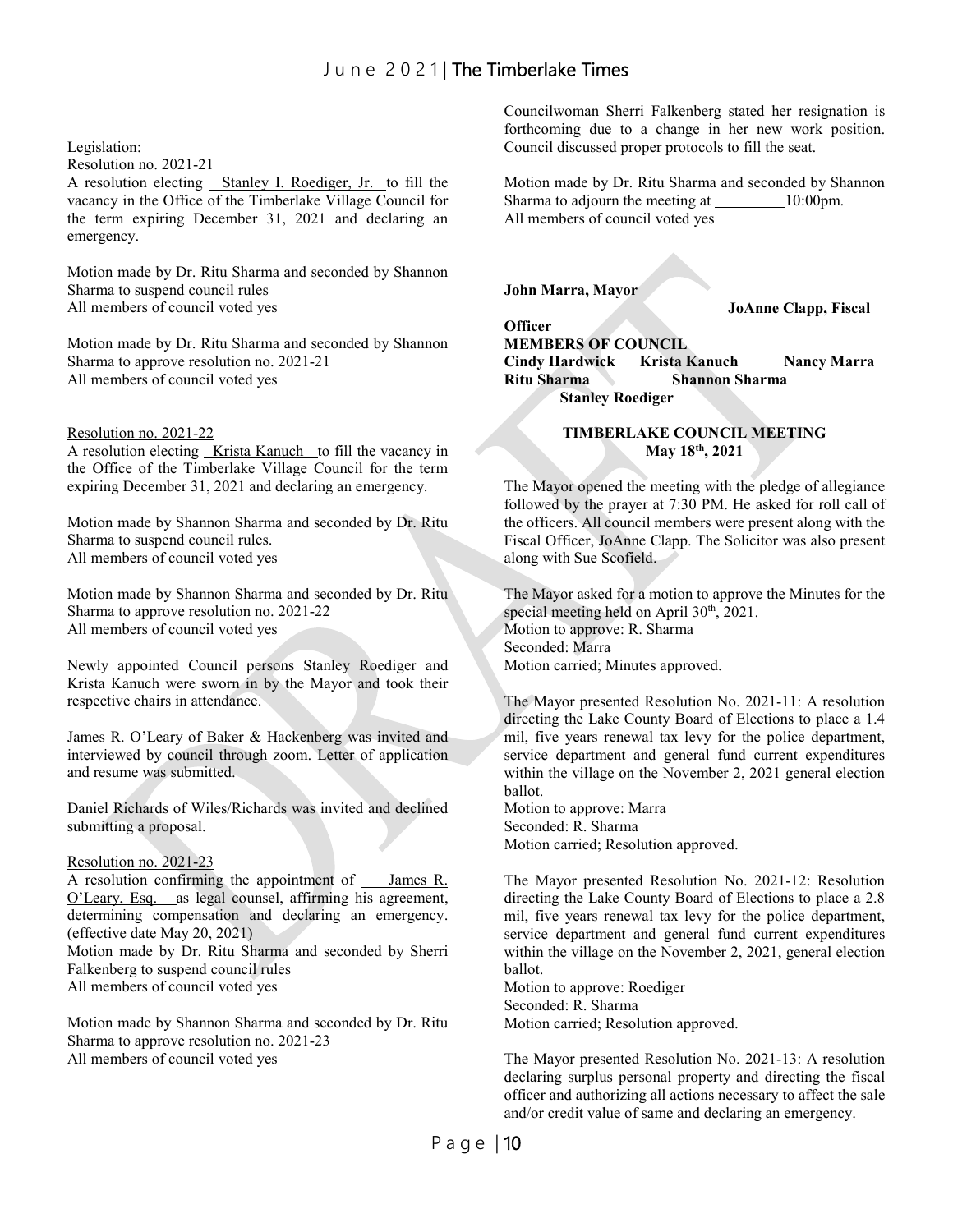Motion to approve: R. Sharma Seconded: Kanuch Motion carried; Resolution approved.

The Mayor presented Ordinance No. 2021-02: An ordinance amending section 1062.02, residency required; guests, of the Codified Ordinances of the Village of Timberlake and declaring an emergency. Per Mrs. Marra, this is in regard to protecting Parcel A. The past solicitor was renewing everything and updating it, including this ordinance. Work sessions will have to be greater than one due to the new council members. The village park and recreation lands are defined on this ordinance. Mr. Roediger moved to table this as the new council members are not aware about this.

Motion to table: Roediger

Seconded: R. Sharma

Motion carried; Ordinance tabled.

The Mayor presented Ordinance No. 2021-04: An ordinance repealing and replacing chapter 820 of the Codified Ordinances of the Village of Timberlake and declaring an emergency. This topic was tabled.

Motion to table: Marra

Seconded: R. Sharma

Motion carried; Ordinance tabled.

The Mayor presented Ordinance No. 2021-05: An ordinance repealing and replacing various sections of the Codified Ordinances of the Village of Timberlake and declaring an emergency. This topic was tabled. Jason is not available tonight as he received his second vaccine and is not feeling well.

Motion to table: Roediger Seconded: R. Sharma Motion carried; Ordinance tabled.

The Mayor presented Resolution No. 2021-14: A resolution expressing approval and support of ODOT bicycle route on Lake Shore Boulevard and declaring an emergency. There is already a bike route there; this doesn't make any changes or modifications to Lake Shore Blvd. It doesn't cost any money, either, per Mrs. Marra. This is critical, so it must be approved, per the Mayor.

Motion to approve: R. Sharma

Seconded: Marra

Motion carried; Resolution approved.

The Mayor presented Ordinance No. 2021-17 (2<sup>nd</sup> Reading): An ordinance repealing and replacing chapter 1466, flood damage reduction, of the codified ordinances of the Village of Timberlake and declaring an emergency.

The Mayor presented Ordinance No. 2021-18 (2<sup>nd</sup> Reading): An ordinance amending section 470.06, prohibition against parking on streets or highways, of the codified ordinances of the Village of Timberlake and declaring an emergency.

The Mayor presented Ordinance No. 2021-19 (2<sup>nd</sup> Reading): An ordinance amending sections 1062.01, park and recreations lands defined, and 1062.02, residency required; guests, of the codified ordinances of the Village of Timberlake and declaring an emergency.

The Mayor presented Ordinance No. 2021-20 (2<sup>nd</sup> reading): An ordinance repealing and replacing chapter 1486, swimming pools, of the codified ordinances of the Village of Timberlake and declaring an emergency.

The Mayor presented Ordinance No. 2021-21 (2<sup>nd</sup> reading): An ordinance repealing chapter 244, records clerk, of the codified ordinances of the Village of Timberlake and declaring an emergency. Is this considered the police department the Chief is asking? Jason noted this is different.

The Mayor presented Ordinance No. 2021-22  $(2<sup>nd</sup>$  reading): An ordinance repealing section 240-19, cellular phone policy for police department, of the codified ordinances of the Village of Timberlake and declaring an emergency.

The Mayor presented Ordinance No. 2021-23 (2<sup>nd</sup> reading): An ordinance repealing section 260.14 sexual harassment policy of the codified ordinances of the Village of Timberlake, adopting a new sexual harassment policy, and declaring an emergency.

The Mayor presented Ordinance No. 2021-24 (2<sup>nd</sup> reading): An ordinance repealing section 1442.18, septic tank permit required, of the codified ordinances of the Village of Timberlake and declaring an emergency.

The Mayor presented Resolution No. 2021-18 (2<sup>nd</sup> reading): A resolution establishing the fee for a Timberlake beach access key and declaring an emergency.

The Mayor presented Resolution No. 2021-17 (2nd Reading): A resolution approving the proposed alternative tax budget in the form attached hereto for the Village of Timberlake, Ohio for fiscal year 2022, and declaring an emergency.

The Mayor presented Resolution No. 2021-19 (2nd Reading): A resolution authorizing the Fiscal Office to amend the certificate of estimated resources for the year 2021 and declaring an emergency. This will continue to be tabled until it can be discussed with the finance committee.

The Mayor presented Resolution No. 2021-20 (2nd Reading): A resolution amending the permanent appropriations funds for the Village of Timberlake, OH for the Year 2021 and declaring an emergency. This will continue to be tabled until it can be discussed with the finance committee.

The Mayor presented Resolution No. 2021-27 amending 2021-03: amending wages and salaries for the employees of Timberlake. This is for the police officer wages.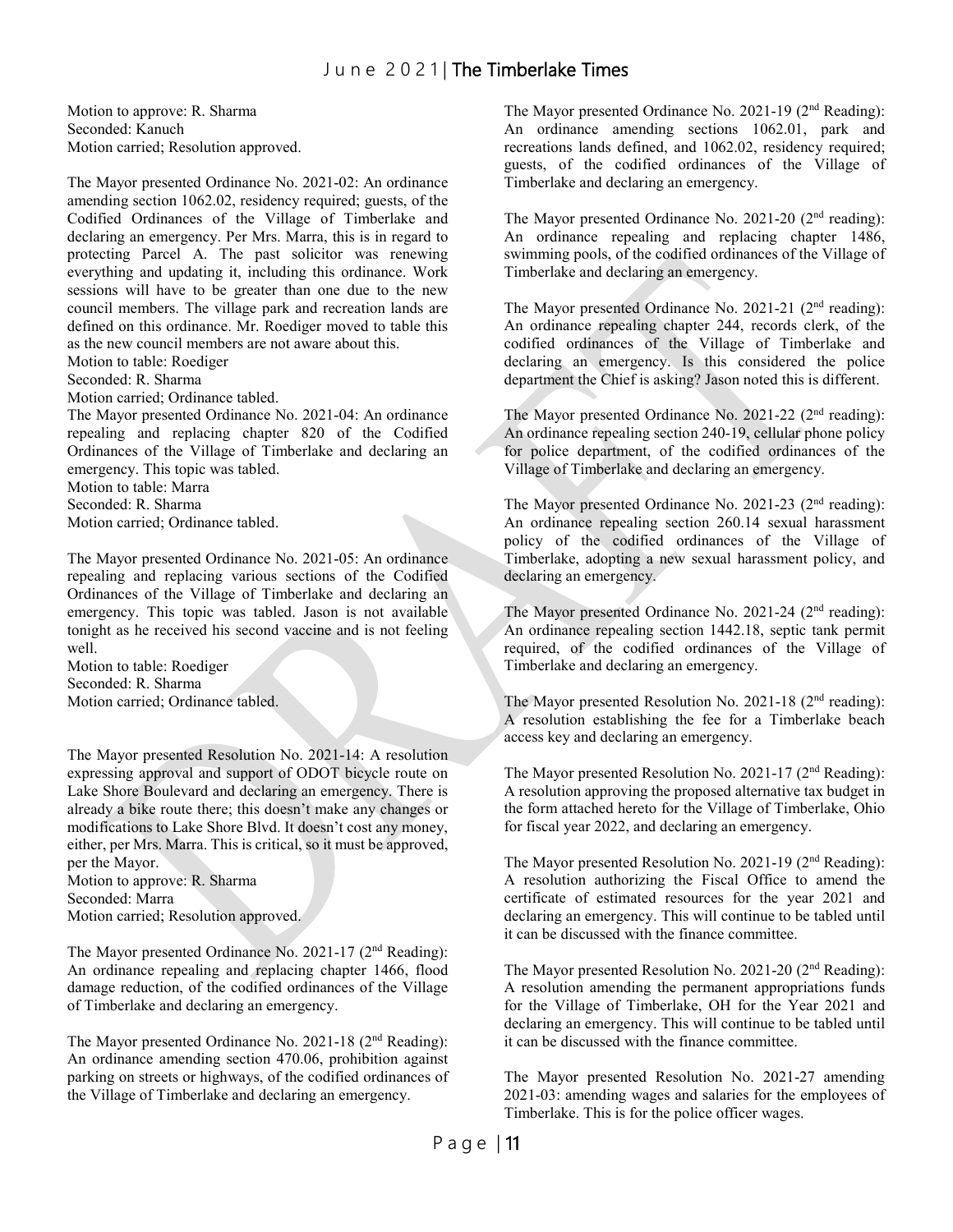Motion to suspend the rules: Marra Seconded: Roediger Motion to amend: Marra Seconded: Roediger Motion carried; Resolution approved.

#### **Mayor**

The Mayor stated the service department was able to install new mulch at the playground by Waban. They are diligently working to beautify the Village. He would like to plant some flowers; if anyone can donate some time and flowers, it will be much appreciated. If anyone would like to adopt an island, please contact the Mayor or council. He would like to welcome the new council members.

#### **Solicitor**

There is nothing to report.

#### **Fiscal Officer**

Ms. Clapp reached out to the auditors and is following their recommendations. She reached out to RITA for their projection on income tax for this year and next year. The preliminary numbers are around \$140,000 for 2021-2022. This year's budget was set at \$170,000. This is \$30000 less than expected, so the budget has to be amended. The appropriations should be adjusted, as well. Ms. Clapp is working with the auditors. They suggested doing an extended budget projected out for the next 5 years with estimated tax levy money and income. If the levy passes, at the end of year 2024, the Village will be deficit spending. If the levies fail, there will be deficit spending in 2023 in the general fund. Mr. Roediger asked how much it was for 2020. At the 1%, it was about \$87000. The fund summary balances for April was discussed. HERE??? The income tax bulk has been collected.

Ms. Clapp said she knows there are new members on council who are not aware of the state auditors' questions, but she is looking for some items. They are asking for an Amazon receipt from November 2020 for \$296. They are missing two public requests. They are also asking for brief description of how the Village spent the CARES Act money and how the decision was made. The minutes were sent over and this is what was returned. Mrs. Marra clarified this. The Mayor asked for what department the amazon receipt was for; Ms. Joanne noted it was paid November 24<sup>th</sup>, 2020, but they emailed it, so she is unaware of the department. She believes it may have been associated with the CARES money. Mr. Roediger asked what are they asking for in regard to the CARES Act. They are asking for a brief description on how the money was spent and the decision process. This is a very common question per the solicitor; this is so that the information is supported. Ms. Clapp sent them the minutes, and this was the rebuttal. The Solicitor noted in North Perry, he had to do a Solicitor's memo; this may have to be done with the Village too. They are also looking for the beach key information and how the figure was created, including the charge/price and the legislation act that was taken for it. Mrs.

Marra said it was discussed with the Solicitor. The Mayor said it was a deposit of \$10 with a replacement costing \$100.

Ms. Clapp said from June 14<sup>th</sup> through 18<sup>th</sup>, she will be attending the Ohio Treasurer Association training in Sandusky. The RITA income tax offers what they call a nonfiling subpoena program. They take the information from the federal government and compare it to see if the RITA income tax was filed. If not, the resident is considered delinquent. They start by sending a letter, then an administrative subpoena that costs the Village \$1 per subpoena. Some residents will get a letter followed by the subpoena. For example, if Ms. Clapp did not file Village taxes, they will send a letter asking to provide information. If she still doesn't pay, then they will go to the subpoena program.

The auditor information has been sent out several times to different members of council and the Mayor.

#### **Police Chief**

The Chief has nothing to report.

#### **Zoning Property**

Mr. Gray is not here.

#### **Sewers**

There was a walk through with Lake County and the Village passed.

#### **Village Hall**

Ms. Kanuch has nothing to report.

#### **Recreation/Trees/Environment**

Mrs. Marra said if anyone needs a beach key, please drop off forms in the black box by the Village Hall. The keys will be verified for only property/lot owners, and then they will be called to pick up the key. With the new finance committee, they will look into taking down dead trees.

#### **Safety**

Mr. Roediger asked Ms. Clapp about the two ordinances that were tabled. He said that she needs to issue a refund for a bond. Can she still do that even though the ordinances were tabled? Ms. Clapp said she cannot; the money was not received until this year, and it has to go into a Fiduciary fund, and she cannot refund it back until council takes action. It has to be received as a revenue and sent out as an expenditure. It was slated for May 10<sup>th</sup> for \$13000 approximately. The project has been completed and accepted per the email from Gary Gray. Mr. Roediger asked how did they do that in 2 weeks. Ms. Clapp said she doesn't know what the project was. The Mayor asked did we receive a check, we deposited it, and now we have to issue it to the resident? Ms. Clapp said yes. The check has to be approved, then deposited, then sent to the resident. She needs the Council to verify this before she can do this. It was sent out on the  $10<sup>th</sup>$ ; the Mayor asked why have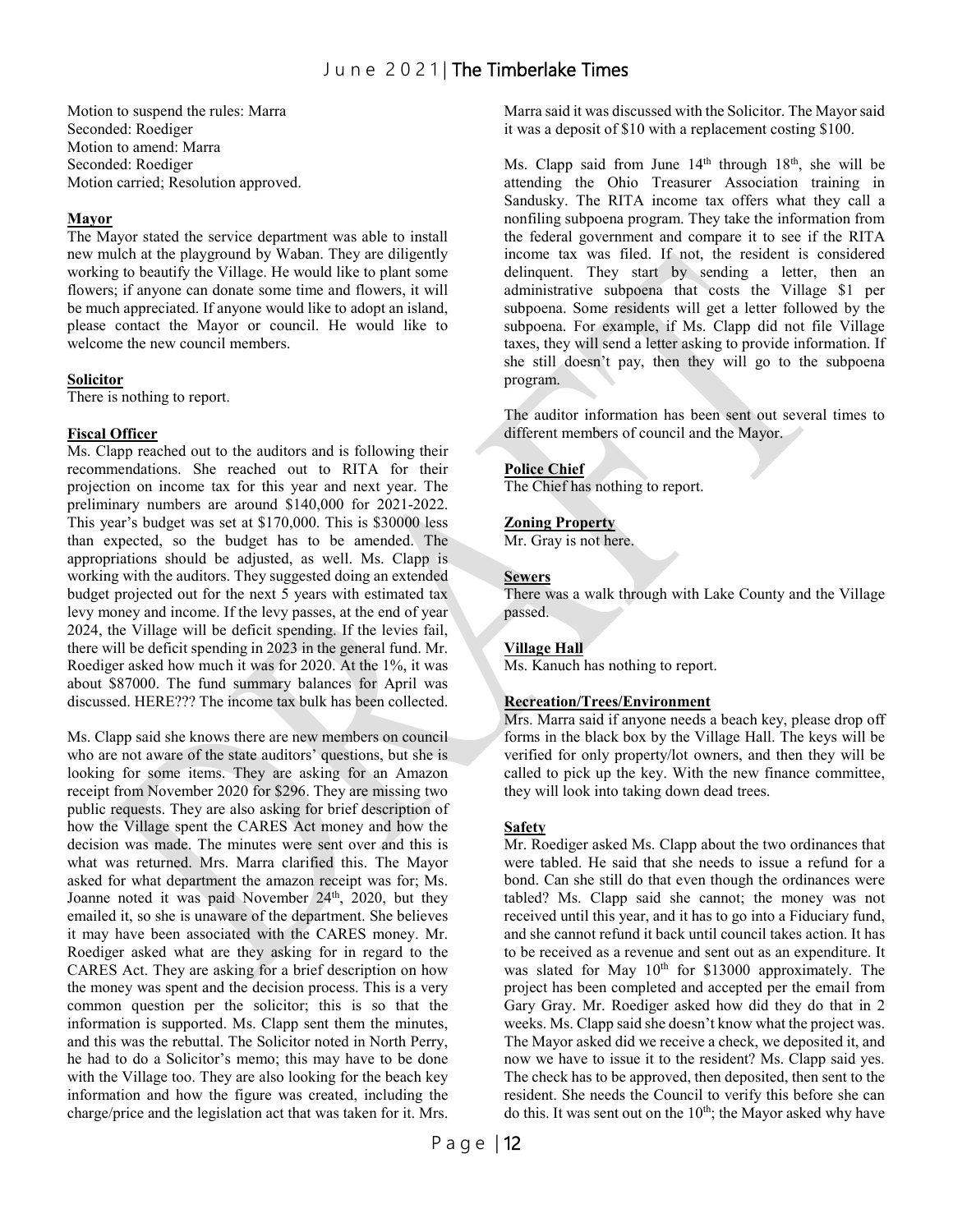we not taken care of this? Ms. Clapp said she is following the Mayor's agenda. The new agenda was sent out this afternoon and she doesn't have access to it. She noted this was on the agenda she sent to the Mayor, but not on the agenda the Mayor sent. The council said that an ordinance needs to be submitted to amend the money and then approve it.

#### **Grants**

Dr. Sharma said some residents sent in their kudos; she did not get any complaints.

#### **Finance/Ordinances/Record Retention**

Mrs. Hardwick asked going back to the CARES Act money, when did the money come in and was it a lump sum? Ms. Clapp said the Village received some in end of June followed by another sum in October. Originally it was to be spent by November 2020, then was extended to December 31<sup>st</sup>, 2021

Ms. Clapp noted the special meeting minutes from 5/10/21 have yet to be completed.

The Mayor asked for a motion to approve the April 2021 Financial Reports. Motion to approve: Roediger Seconded: R. Sharma All were in favor. Motion carried; Report approved.

The Mayor asked for a motion to move Corporal George Daher up from the Corporal position to the Lieutenant position at the Lieutenant rate. Motion to approve: Marra Seconded: Roediger All were in favor. Motion carried

The Mayor asked for a motion to move Police Officer Matt Gorse up from special police officer to paid status at patrolman's rate. Motion to approve: Kanuch Seconded: Marra All were in favor. Motion carried

The Mayor asked for a motion to approve John Lundy for hire as a special police officer. Motion to approve: Marra Seconded: Roediger All were in favor. Motion carried

Mr. Roediger has a question for Ms. Clapp. He wanted to know if the everyday bills had been paid. Ms. Clapp said they are all paid updated until last week. He says he was told Spectrum and Verizon are outstanding. Ms. Clapp affirmed they have both been paid. Ms. Clapp said she emails out all of the bills via a detailed report.

The Mayor asked for a motion to approve Nicholas Santora for hire as a special police officer pending fingerprinting and drug test.

Motion to approve: R. Sharma Seconded: Marra All were in favor. Motion carried

The fiscal officer asked about a motion to refund the bond. A motion to approve the Fiscal Officer to refund bond to resident at 48 Shawondassee Dr in the amount of \$13,503.17. The estimated resources and appropriations have to be amended prior to this. This has to go through the finance committee per Mrs. Marra. Ms. Clapp said it can be discussed during the committee, but not acted on. It also has to be advertised.

#### **Public Portion**

Per the Mayor, as far as the agenda goes, somehow, it was deleted. It should not have been and the Mayor said it was his mistake. He will take care of the issue at the finance meeting. The bike trail is just basically about a bike trail going through Lakeshore Blvd. There is already a bike trail there with the lines painted; this is not for any improvements or widening the road. They are just utilizing the road they have now. It doesn't cost the Village any money.

The Solicitor was present at last month's special meet on May 10<sup>th</sup>. Mrs. Marra said they were here. Ms. Clapp noted she was not there as it was a special council meeting. No money was spent at that meeting.

A resident asked: "how can we justify giving a raise to Police Officers when we are in financial ruins?" Mr. O'Leary noted that most cities ask for a name and give their address.

A resident noted "My name is Clayton Roulhac-Carr and I am the resident at 83 east shore Blvd who was told I was too black to go to the beach. Then I was told I'm in trump town, look out, and the color of my skin don't help. I provided a audio recording of the ethnic intimidation and my home was vandalized by my security system camera and mention detection system was stolen. Why haven't justice been served and why am I as an African American am I being treated different in the justice procedures by Timberlake PD. If I stole or done anything to somebody home, I'll be in jail. Why is justice different?" Mr. O'Leary noted it would be inappropriate to discuss an active investigation at the council meeting.

A resident asked, "Council Woman Marra has already read anonymous emails in the past, so please answer the anonymous question about Police pay before you change guidelines." Mrs. Marra said she will not do that in the future.